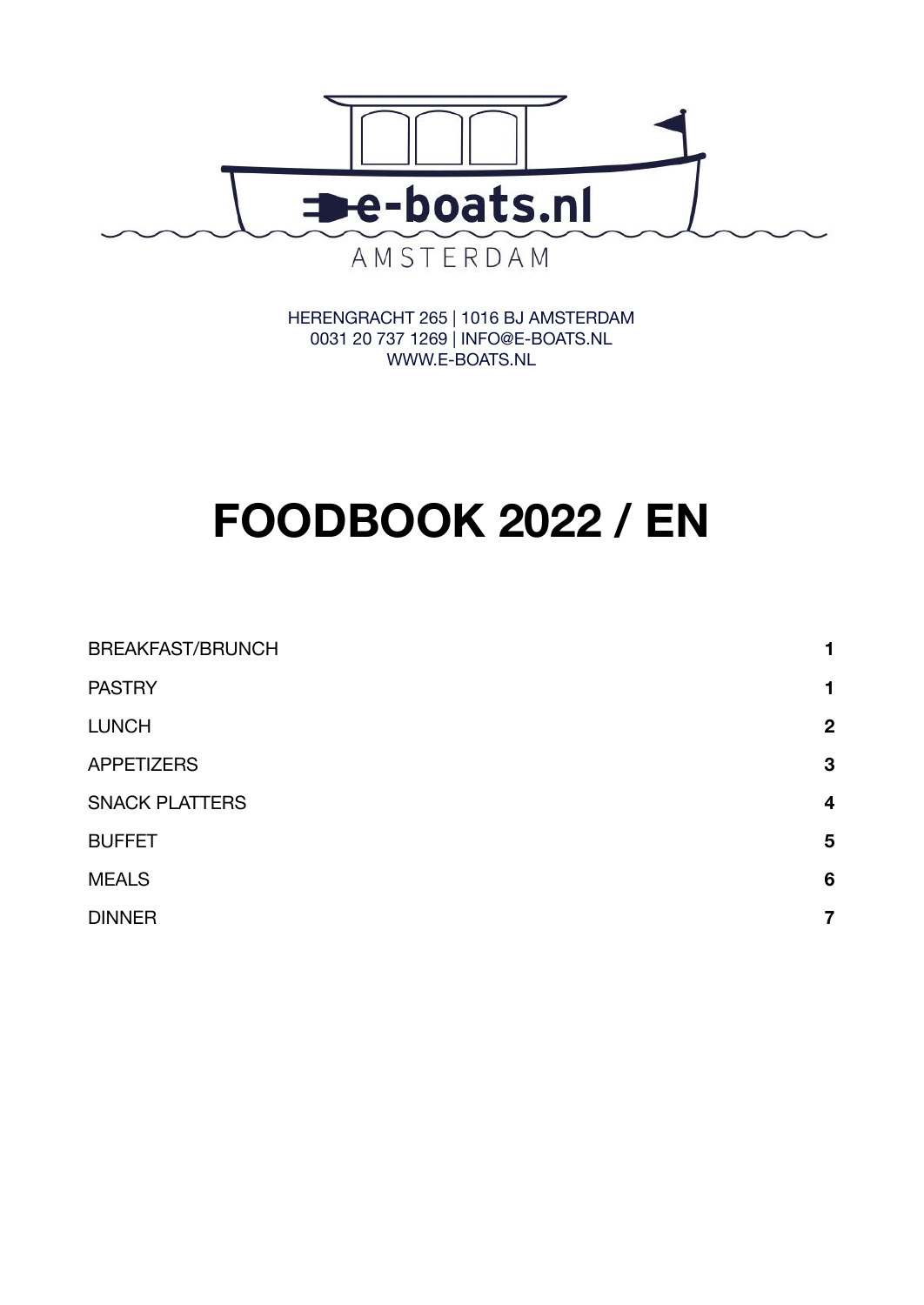

# <span id="page-1-0"></span>BREAKFAST/BRUNCH

### **AMSTERDAM BREAKFAST € 17,50 per person**

⅓ baguette, Grand-mère white, croissant, farmhouse cheese, ham, jam, hazelnut spread, butter, fresh orange juice and fresh fruit salad

# <span id="page-1-1"></span>**PASTRY**

### **CAFÉ COMPLET € 7,00 per person**

We serve unlimited coffee, tea, fresh mint tea with an assortment of cookies and bonbons.

### **PASTRY from € 4,50 per piece**

We offer different types of cakes, for example the classic Dutch Apple Pie.

### **HIGH TEA € 27,50 per person**

Scones with lemon curd and clotted cream, Brownie, Homemade muffin with fruit, Sandwich with homemade egg salad and truffle, Sandwich with smoked steak, parmesan cheese and homemade pesto, Sandwich with salmon, cream cheese, dill and capers, Mini quiche with spinach and goat cheese, chicken wrap with avocado, arugula and mustard mayonnaise, fresh mint.

*The High Tea can be ordered from 6 people.*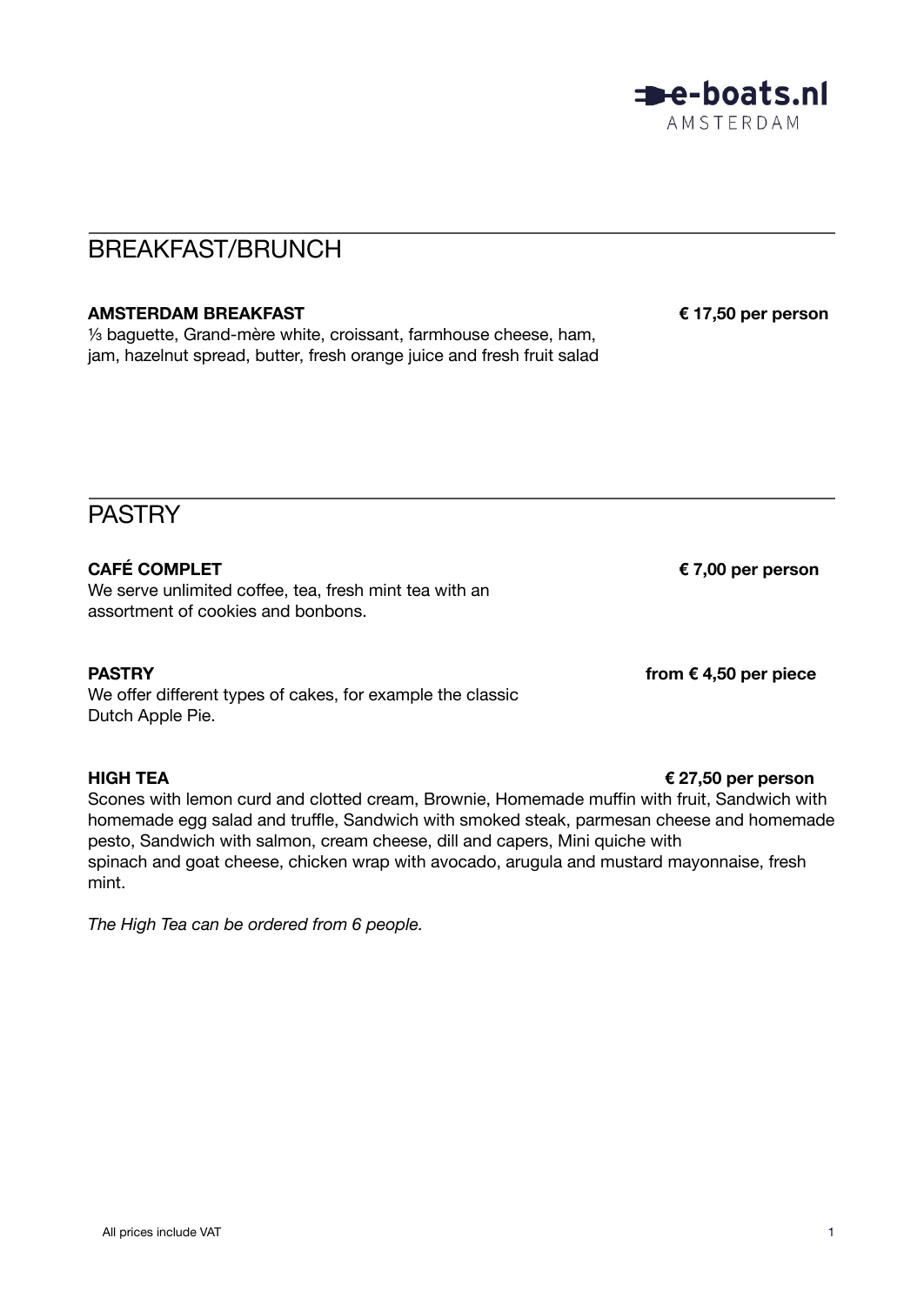# <span id="page-2-0"></span>**LUNCH**

We'll pick up lunch during the boat tour. You can choose one of the options for the entire group. A *combination of the options is only possible with sufficient sailing time due to the various pickup locations.*

Choose from:

- Ciabatta caprese with buffalo mozzarella, tomato and homemade pesto
- Brown ciabatta with buffalo mozzarella, grilled eggplant and homemade pesto
- Flaguette farmer's brie with homemade chutney and arugula
- Flaguette coppa di parma with grilled zucchini, sundried tomato and pesto
- Waldkorn with smoked steak, parmesan cheese, homemade pesto, arugula and sunflower seeds
- Waldkorn triangle with chevre, fresh figs, dates, arugula, honey and nuts
- Focaccia with smoked salmon, avocado, arugula and wasabi mayonnaise
- Focaccia with homemade hummus, grilled vegetables, arugula and fresh coriander

### **CARPACCIO LUXURY LUNCH** (can be ordered with a minimum of 5 people) **€ 24.00 per person**

- Waldkorn bread, smoked steak with parmesan cheese, homemade pesto, arugula and sunflower seeds
- Tuna pasta salad
- Brownie
- Curd with fruit

**MEDITERRANEAN LUNCH** (can be ordered with a minimum of 5 people) **€ 24.00 per person**

- Demi baguette (sourdough) with serrano ham, homemade grilled bell pepper, manchego and arugula
- Truffle pasta salad with egg and wild spinach
- Dessert of the day

### **SURF & TURF € 33,50 per person**

Roasted Black Angus steak with tiger prawn and garnish

### **2 COURSE LUNCH € 38,00 per person**

On board we serve you a two-course dinner (starter and main course or main course and dessert). During the boat tour we pick up the dishes for you at the restaurant. You can make a choice on board for fish, meat or vegetarian. The choice of dessert is sweet or savory.

### **LUXURY LUNCH from € 52,50 per person**

On board we serve you a two-course lunch (starter and main course or main course and dessert). While sailing, we pick up the dishes for you at various restaurants along the canals.

### **SANDWICHES € 7,50 per piece**

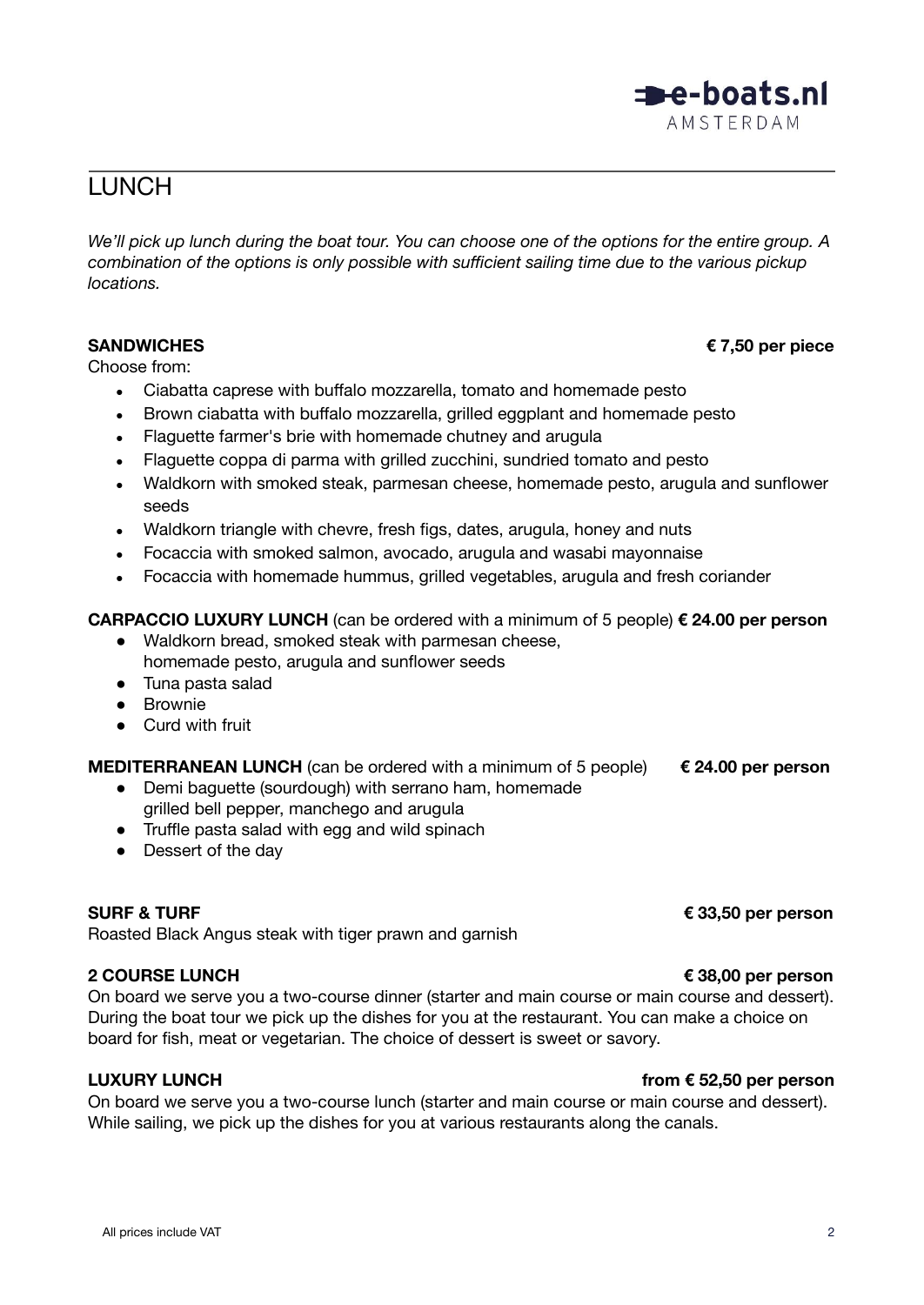

# <span id="page-3-0"></span>**APPETIZERS**

| <b>TABLE SNACKS</b><br>Luxury nut garnish and salty cookies                                                                                                                                                                                           | € 5,00                                                              |
|-------------------------------------------------------------------------------------------------------------------------------------------------------------------------------------------------------------------------------------------------------|---------------------------------------------------------------------|
| <b>BREAD WITH SPREAD</b><br>6 sandwiches with humus, tzatziki and olive oil                                                                                                                                                                           | € 6,75                                                              |
| <b>ASSORTED COLD SNACKS</b> (4 items - 16 pieces in total)<br>'Ossenworst' (typical snack from Amsterdam, raw meat),<br>salami, old cheese, young cheese served with mustard and pickles                                                              | €9,50                                                               |
| <b>ASSORTED WARM SNACKS</b> (4 items – 8 pieces in total)<br>'bitterballen' (deep fried meat ragout balls),<br>'vlammetjes' (deep fried spicy chicken), cheese soufflés,<br>vegetarian spring rolls, served with mustard and chili sauce              | €9,50                                                               |
| <b>WARM SNACKS</b> (1 item - 8 pieces in total)<br>'Bitterballen' (deep fried meat ragout balls)<br>'Vlammetjes' (deep fried spicy chicken)<br>Cheese soufflé<br>Vegetarian springrolls<br>Vegan 'bitterballen'<br>Vegan samosas<br>Shrimp croquettes | € 9,50<br>€ 9,50<br>€ 9,50<br>€ 9,50<br>€ 9,50<br>€ 9,50<br>€ 16,50 |
| <b>DUTCH HERRING (seasonal)</b><br>4 pieces, served with onions and pickles                                                                                                                                                                           | € 15,00                                                             |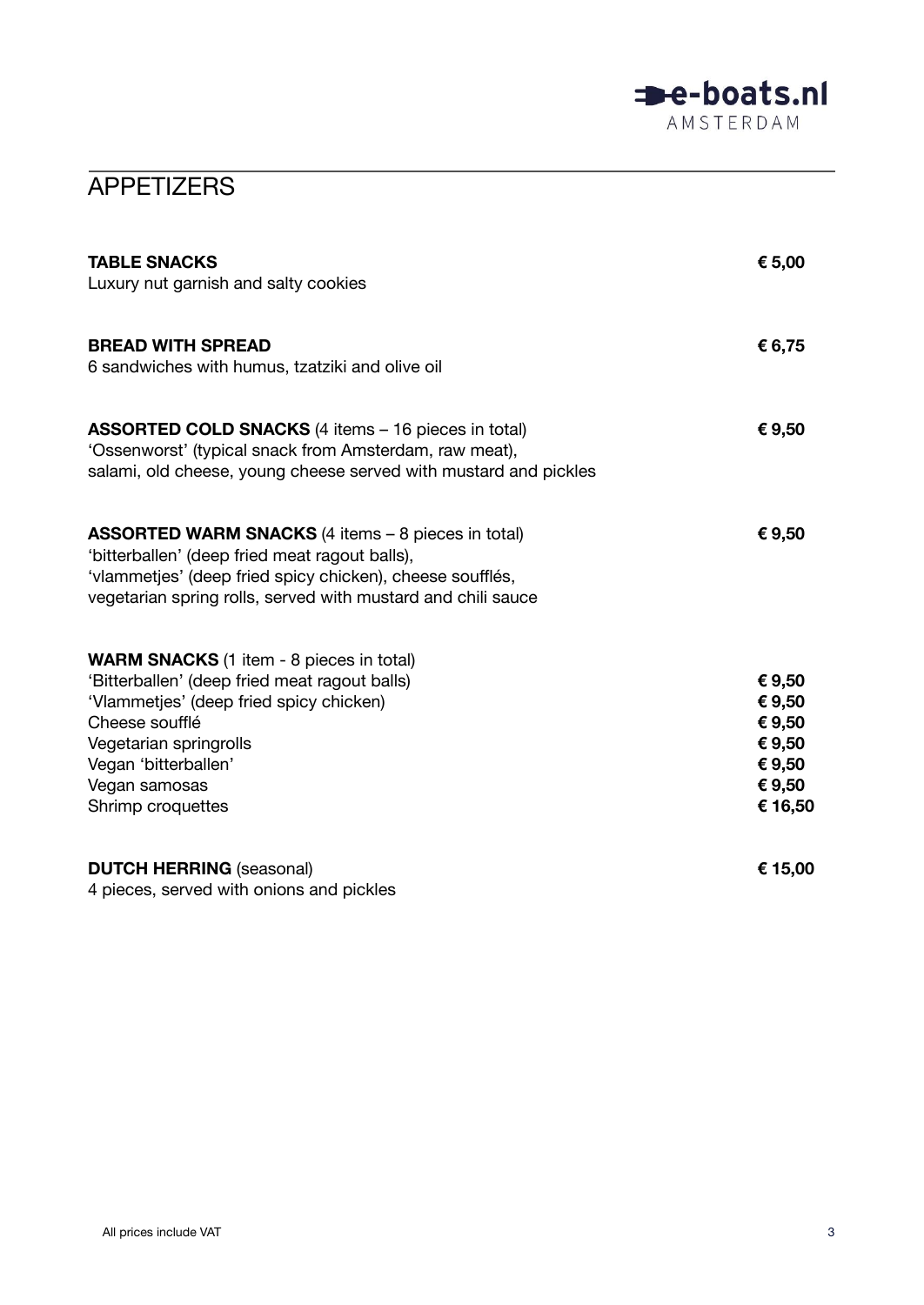

# <span id="page-4-0"></span>SNACK PLATTERS

| <b>CHEESE PLATTER</b><br>5 different cheeses with fig bread, apple syrup, grapes and walnuts                                                        | € 14,00 |
|-----------------------------------------------------------------------------------------------------------------------------------------------------|---------|
| <b>CHARCUTERIE</b><br>4 different French and Italian sausage/ham (3 pieces of each)<br>with olives and pickles                                      | € 14,00 |
| <b>DUTCH FISH</b><br>Herring (2 pieces), 2 glasses of crayfish cocktail, steamed mackerel,<br>smoked salmon with several sauces and pickles         | € 28,00 |
| <b>TAPAS</b><br>Chicken piri piri, albondigas, calamari, prawn croquette,<br>peppadew and bread with aioli (4 pieces of each)                       | € 29,50 |
| <b>MEDITERRANEAN</b><br>Combination of various cheeses and sausages with olives,<br>artichoke, melon and bread with dip                             | € 31,50 |
| <b>FRUITS DE MER</b><br>Cooked mussels, 2 scallops, 2 prawns, shellfish cocktail,<br>smoked salmon with croutons, sweet and sour and various sauces | € 33,50 |
| <b>OYSTERS</b> (seasonal)<br>12 pieces, Fine de Claire de Bretagne with lemon and red wine vinegar                                                  | €46,00  |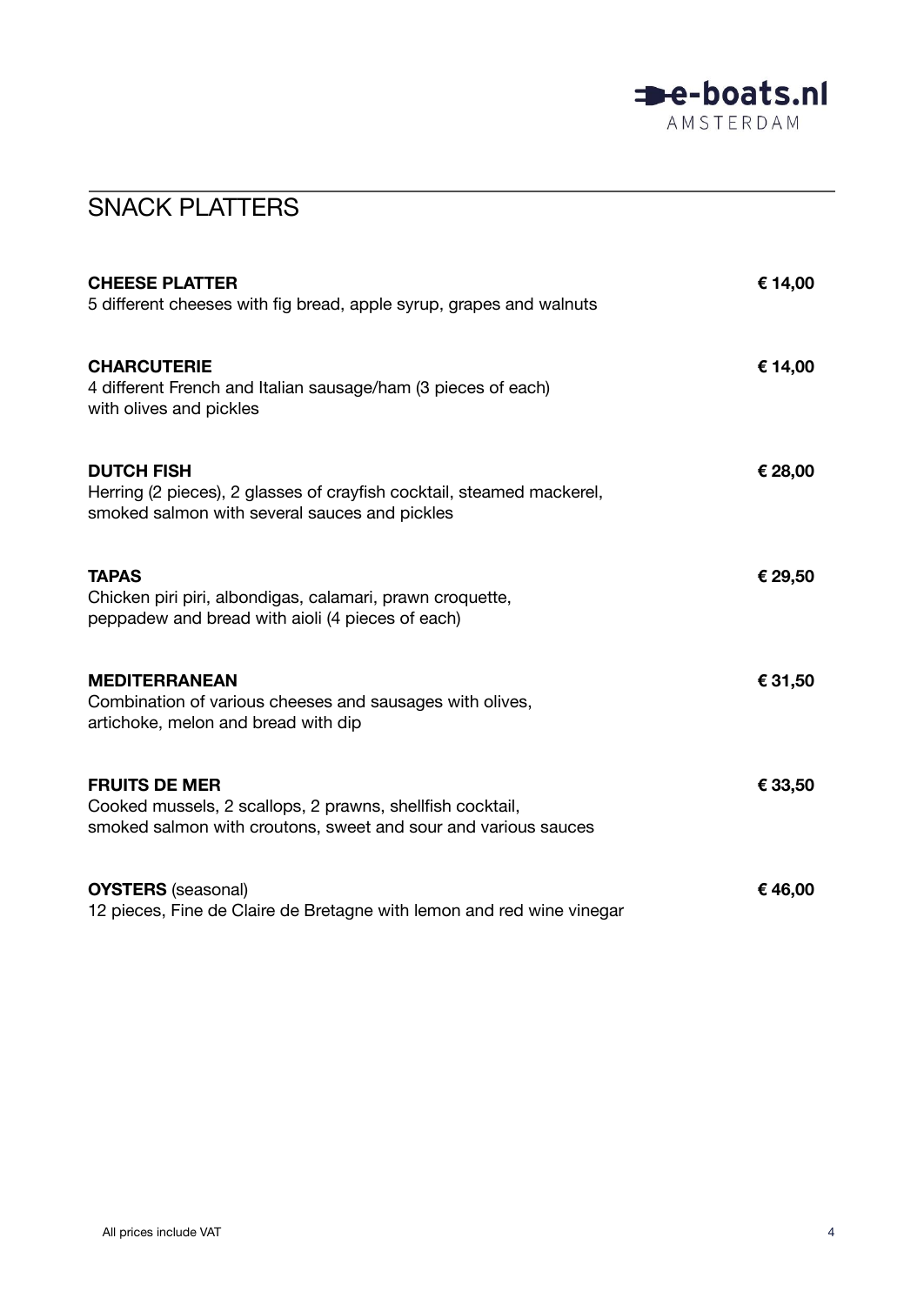

# <span id="page-5-0"></span>BUFFET

*We offer you 2 types of buffets: Dutch and Italian. All buffets are homemade, daily fresh and are served with bread with butter and olive oil. Please indicate any allergies or special dietary requirements. Optionally, we can replace some items for vegetarian options. The buffets do not include dessert. We are happy to inform you about the options. The buffets can be ordered with a minimum of 6 people.*

**DUTCH BUFFET € 32,50 per person**

Cold dishes: Dutch herring with onions and pickles Amsterdam sausages with Kesbeke sweet and sour Raw vegetables salad with Egmonds goat cheese Cocktail of crayfish and Dutch shrimps

Warm dishes: 'Kibbeling' (fried fish) with baby potatoes, carrots, peas and white wine sauce Season stew with smoked sausage or veal meatball and gravy of beef

**ITALIAN BUFFET € 32,50 per person**

Cold dishes: Caprese salad with pine nuts and basil Vitello tonato: fricandeau of veal with tuna mayonnaise and capers Salad of grilled vegetables with fresh sheep cheese and balsamic vinegar Antipasti with 2 prosciuttos, 3 cheeses, olives, melon and peppadew

Warm dishes:

Richly filled risotto with salmon, cod and seafood Pasta with roasted chicken, mushrooms, black olives, pesto and Parmesan cheese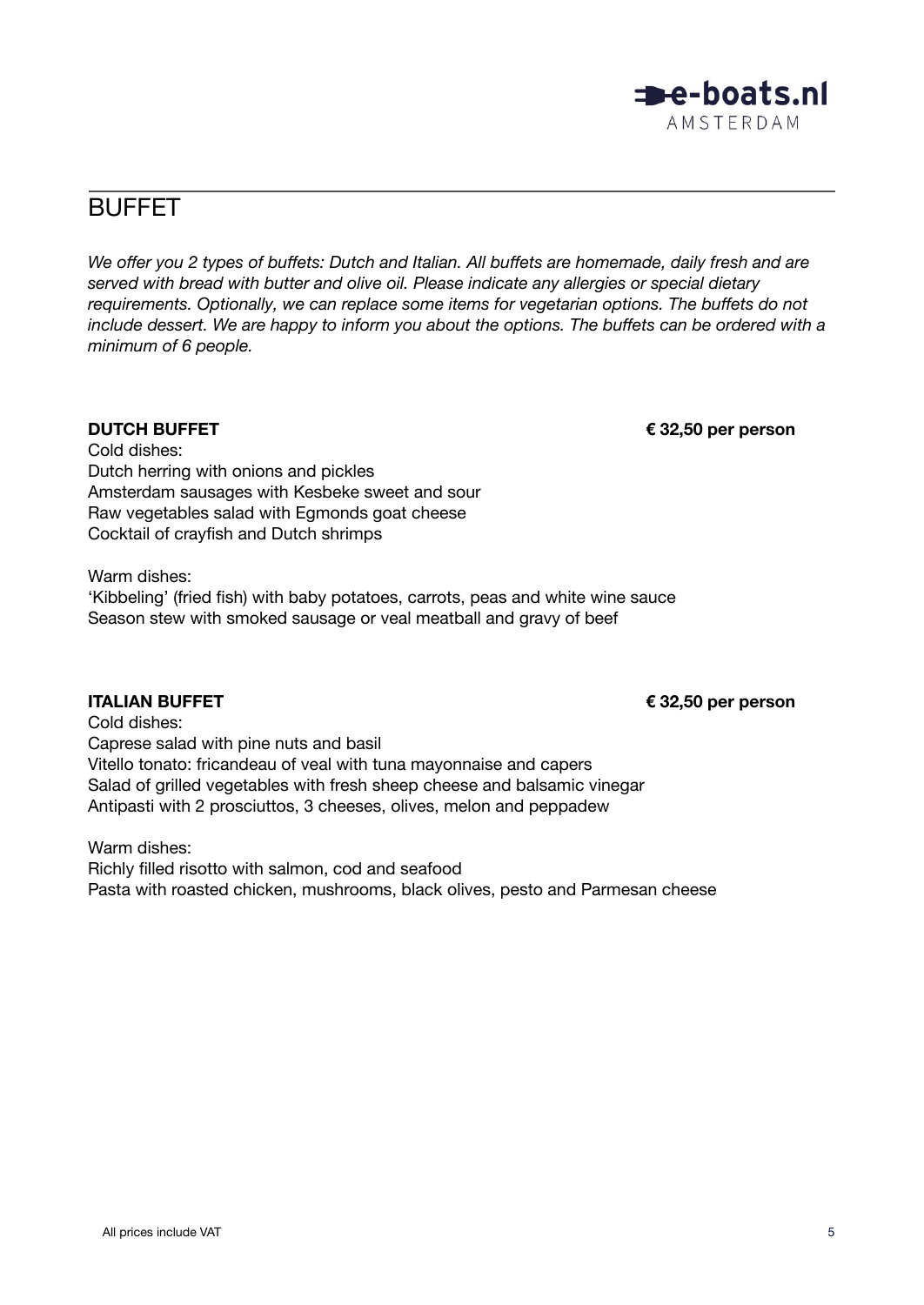## <span id="page-6-0"></span>MEALS

We'll pick up the meals during the boat tour. You can choose one of the options for the entire *group. A combination of the options is only possible with sufficient sailing time due to the various pickup locations.*

**Margherita**; tomato, mozzarella, basil

**Caprese**; tomato, mozzarella, cherry tomatoes, buffalo mozzarella, homemade green pesto **Spinaci;** tomato, mozzarella, spinach, red balsamic onion, goat cheese, pine nuts **Salami finocchiona**; tomato, mozzarella, Tuscan fennel salami

**Prosciutto tartufo**; mozzarella, boiled egg, 14 months' matured prosciutto Gran Sasso from the Abruzzo, truffle cream, parsley (the prosciutto will be put on the pizza after baking, this is a pizza bianco (without tomato) and can cool off a bit quicker)

**Funghi & pancetta**; mozzarella, chestnut mushrooms, pancetta, onion marmalade, fontina cheese, parsley (this is a pizza bianco (without tomato) and can cool off a bit quicker) **Caponata**; tomato, mozzarella, Leccino olives, caponata (mix of eggplant, celery and onion),

capers, anchovies, basil

**Tonnara**; mozzarella; tuna from Fish Tales, Leccino olives, pickled red onions, a salad of fennel and arugula (this is a pizza bianco (without tomato) and can cool off a bit quicker)

| <b>SATAY</b><br>3 chicken satay skewers per person served with prawn crackers,<br>French fries, raw vegetable salad and bread                                                         | €22,50 per person   |
|---------------------------------------------------------------------------------------------------------------------------------------------------------------------------------------|---------------------|
| <b>SUSHI COMBI MENU</b><br>Assortment of 4 saki uramaki, 3 tekka maki, 2 sake nigiri,<br>2 maguro nigiri, 1 sake temaki, 1 tobiko gunkan, 1 tamago nigiri,<br>total 14 pieces.        | € 24,00 per menu    |
| <b>SUSHI LUXE MENU</b><br>Assortment of 5 sake sashimi, 5 maguro sashimi,<br>4 California uramaki, 1 sake nigiri, 1 maguro nigiri, 1 ebi nigiri,<br>1 suzuki nigiri, total 18 pieces. | € 26,50 per menu    |
| <b>SUSHI PLATTER</b><br>Assortment of 16 various nigiri, 24 various maki,<br>24 various uramaki, 64 pieces in total.                                                                  | € 67,50 per platter |
| The sushi menus have a minimum order of 4 menus.                                                                                                                                      |                     |



### **PIZZA € 17,00 per piece**